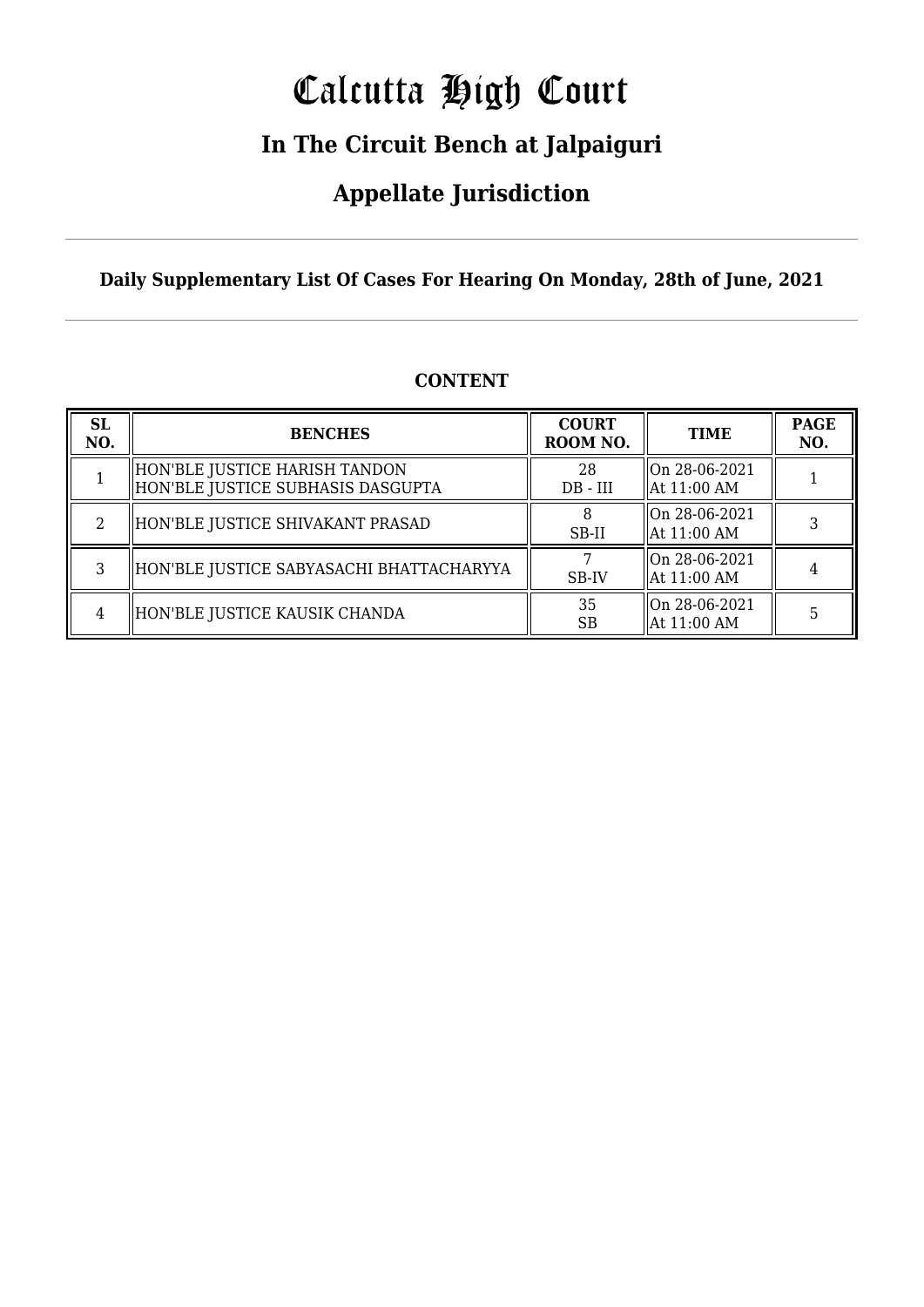

**DAILY CAUSELIST For Monday The 28th June 2021**

**COURT NO. 28**

**DIVISION BENCH (DB - III)**

**AT 11:00 AM**

**HON'BLE JUSTICE HARISH TANDON HON'BLE JUSTICE SUBHASIS DASGUPTA**

**(VIA VIDEO CONFERENCE)**

**FROM PRINCIPAL BENCH**

#### **APPLICATION FOR ANTICIPATORY BAIL**

| 1 | CRM/657/2021 | PARITOSH BOSE AND ANR<br><b>VS</b><br>State of West Bengal                       | <b>PRAVAS</b><br><b>BHATTACHARYA</b>    |
|---|--------------|----------------------------------------------------------------------------------|-----------------------------------------|
| 2 | CRM/664/2021 | MD. ANWARUL SHEIKH<br>AND ORS<br><b>VS</b><br>THE STATE OF WEST<br><b>BENGAL</b> | <b>JAYDEEP KANTA</b><br><b>BHOWMIK</b>  |
| 3 | CRM/665/2021 | <b>BAPPA SARKAR AND ANR</b><br><b>VS</b><br>THE STATE OF WEST<br><b>BENGAL</b>   | JAYDEEP KANTA<br><b>BHOWMIK</b>         |
| 4 | CRM/670/2021 | PRASENJIT ROY<br><b>VS</b><br>STATE OF WEST BENGAL<br>AND ORS.                   | ARNAB SAHA                              |
| 5 | CRM/675/2021 | RANJIT DAS<br><b>VS</b><br>State of West Bengal                                  | RAJENDRA PRASAD<br><b>ROY CHOWDHURY</b> |
| 6 | CRM/676/2021 | RANJIT DAS<br><b>VS</b><br>STATE OF WEST BENGAL<br>AND ORS.                      | RAJENDRA ROY<br><b>CHOUDHURY</b>        |
| 7 | CRM/677/2021 | PRASENJIT ROY @ HANG<br><b>VS</b><br>STATE OF WEST BENGAL<br>AND ORS.            | <b>PRAVAS</b><br><b>BHATTACHARYA</b>    |

#### **APPLICATION FOR BAIL**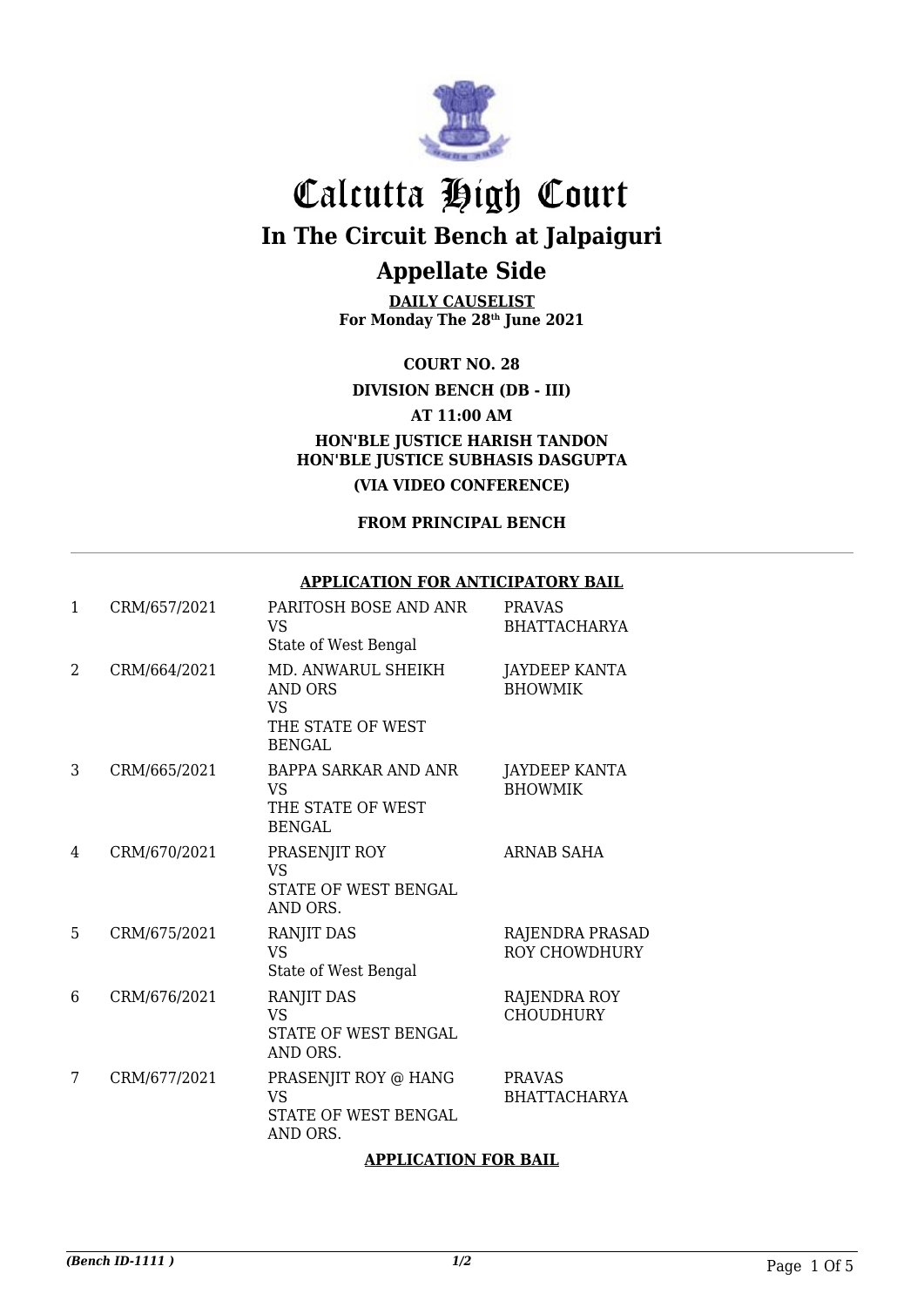#### *DAILY CAUSELIST COURT NO 28-FOR MONDAY THE 28TH JUNE 2021 HIGH COURT OF CALCUTTA - 2 -*

| 8  | CRM/607/2021 | SUBHASH MIRDHA<br>VS<br>THE STATE OF WEST<br><b>BENGAL</b>    | DEBAJIT KUNDU          |
|----|--------------|---------------------------------------------------------------|------------------------|
| 9  | CRM/649/2021 | <b>ANANTA RAY</b><br>VS<br>THE STATE OF WEST<br><b>BENGAL</b> | <b>SANTANU MAJI</b>    |
| 10 | CRM/658/2021 | KRISHNA CHHETRI<br>VS<br>THE STATE OF WEST<br><b>BENGAL</b>   | MADHUSHRI DUTTA        |
| 11 | CRM/690/2021 | <b>LALAN ROY</b><br>VS<br>State of West Bengal                | <b>ABHIJIT GANGULY</b> |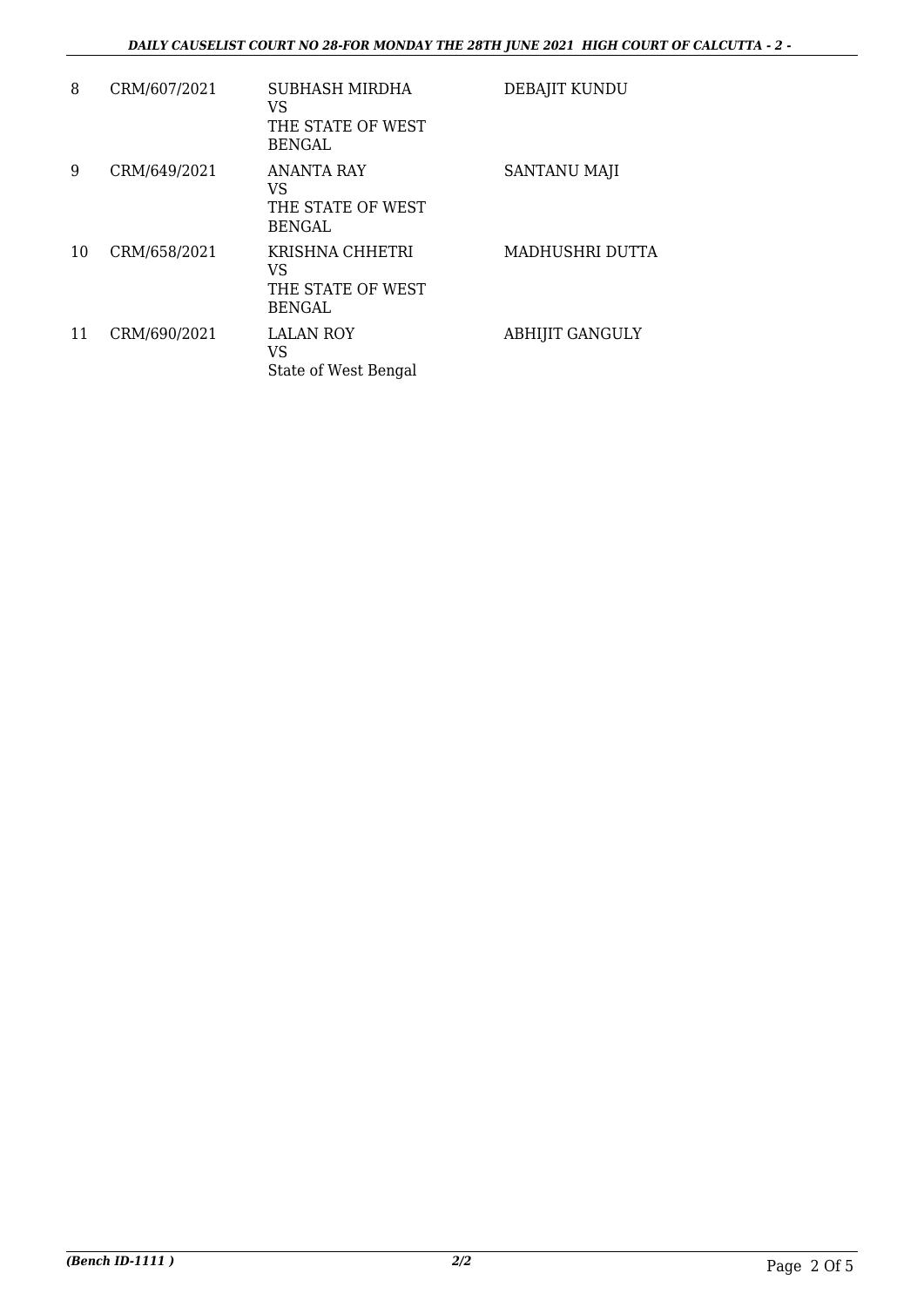

**DAILY CAUSELIST For Monday The 28th June 2021**

**COURT NO. 8 SINGLE BENCH (SB-II) AT 11:00 AM HON'BLE JUSTICE SHIVAKANT PRASAD (VIA VIDEO CONFERENCE)**

**FROM PRINCIPAL BENCH**

#### **MOTION**

| 1 | WPA/1060/2021 | <b>MALATI ACHARJEE</b><br>VS<br>THE STATE OF WEST<br><b>BENGAL AND ORS</b> | DEBORSHI DHAR        |
|---|---------------|----------------------------------------------------------------------------|----------------------|
| 2 | WPA/1063/2021 | <b>TAPAS ROY</b><br>VS<br>THE UNION OF INDIA AND<br><b>ORS</b>             | <b>DEBORSHI DHAR</b> |
| 3 | WPA/1077/2021 | M/S GDSM COMUNICATION<br>AND ANR<br>VS<br>THE UNION OF INDIA AND<br>ORS    | UTPAL SAHA           |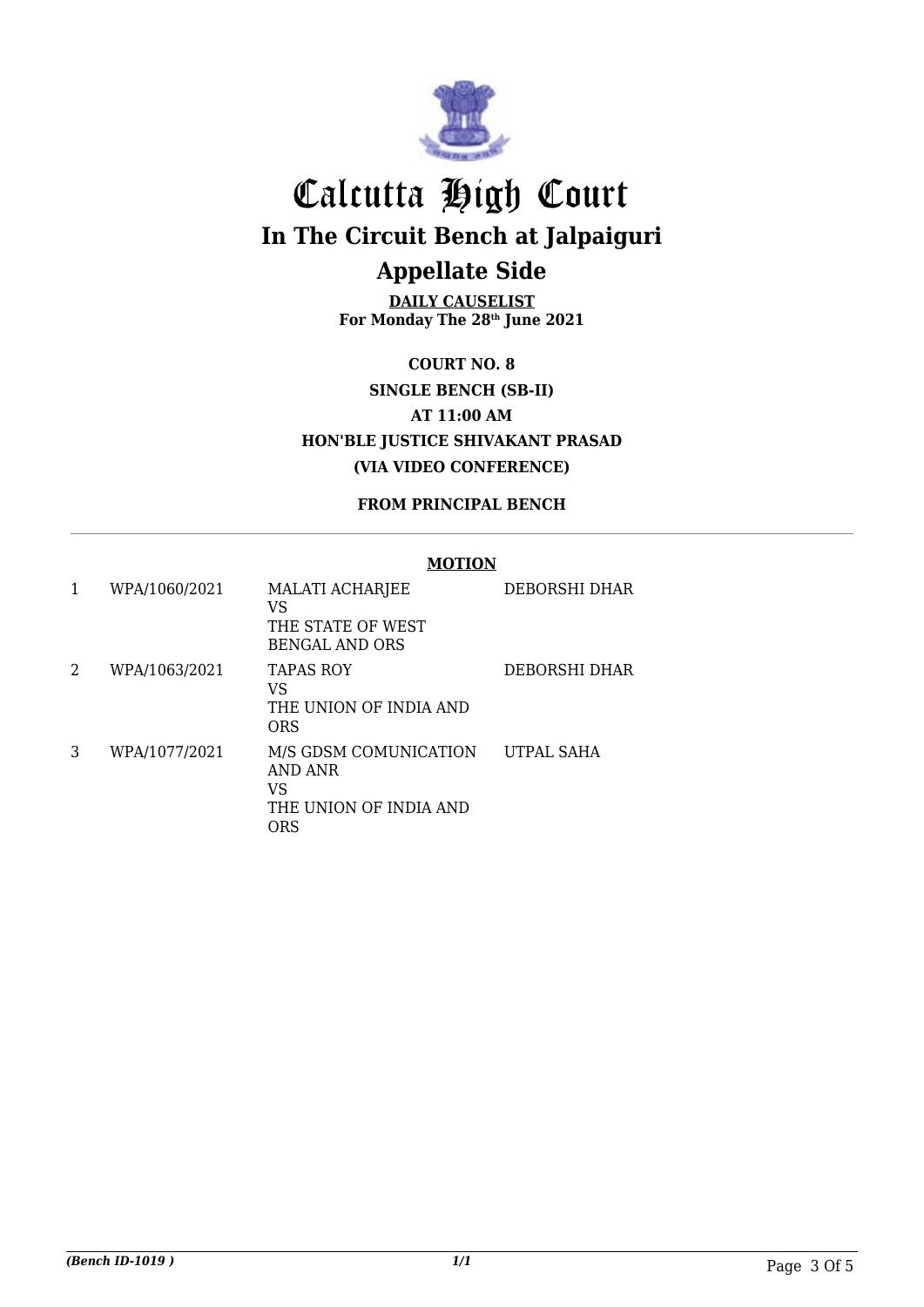

**DAILY CAUSELIST For Monday The 28th June 2021**

**COURT NO. 7 SINGLE BENCH (SB-IV) AT 11:00 AM HON'BLE JUSTICE SABYASACHI BHATTACHARYYA (VIA VIDEO CONFERENCE)**

**FROM PRINCIPAL BENCH**

#### **CIVIL MOTION**

| CO/64/2021 | MITALI ROY GUHA<br>VS<br>MIHIR GUHA AND ORS    | DEBORSHI DHAR  |
|------------|------------------------------------------------|----------------|
| CO/65/2021 | KOUSHIK DE SARKAR<br>VS<br>SURANJANA DE SARKAR | PRANTICK GHOSH |